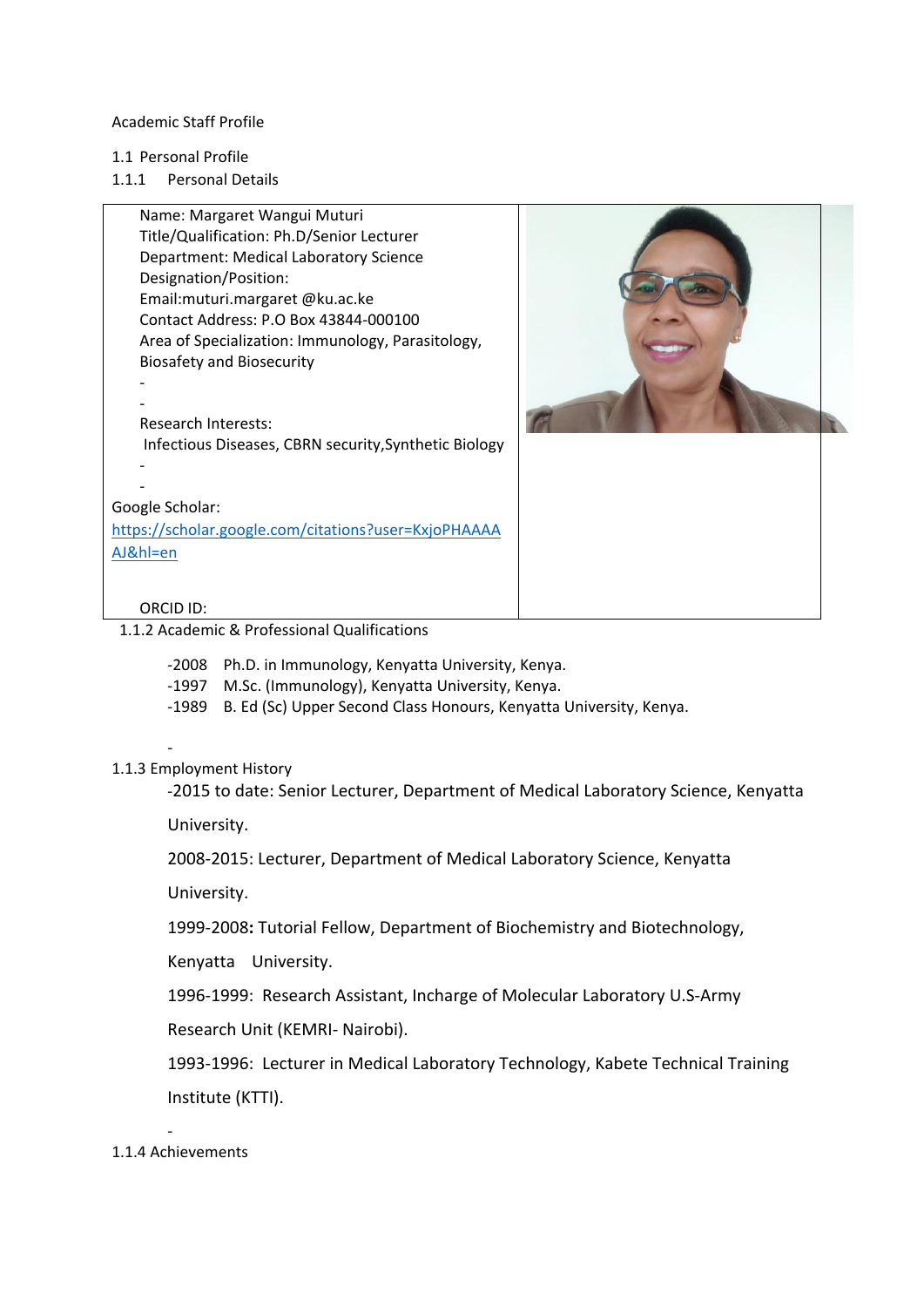#### - 1.2 Publications

-

#### 1.2.1 Referred Journals

CJ [Ngetsa](mailto:cngetsa@kemri-wellcome.org) MW Heymann, A Thiong'o, E Wahome, J Mwambi, C Karani, NC. Menza, G Mwashigadi, MW Muturi, SM Graham, PMugo, Sanders **(**2019) Rectal gonorrhoea and chlamydia among men who have sex with men in coastal Kenya (Welcome Trust Open Research under review).

F Karlsen, MW Muturi, C Muyabwa, LE Roseng, S Bigabwa, B Chihongola, L Muchiri (2018) The potential of RNA as a target for national screening of pre-cancer. Journal of Public Health in Africa 2018; volume 9:866

MC Nelson, MW Muturi (2018) Occurrence of Aflatoxigenic Aspergillus Species in Peanut Varieties in Busia and Kisii Central Districts, Kenya Open Journal of Medical Microbiology 8 (4), 98-108

M Walekhwa, M Muturi, EKR Gunturu, B Kabera (2018) Streptococcus pneumoniae serotype epidemiology among PCV-10 vaccinated and unvaccinated children at Gertrude's Children's Hospital, Nairobi County: a cross-sectional study. F1000Research

EU Kenya, NP Njiruh, W Njoki, C Gitonga, M Muturi, M King'endo (2017) Proceedings from 10th Annual Decolonizing Conference, - repository.embuni.ac.ke

JC Ngala, MW Muturi, CM Mbogo, MK Rono (2018) Spatial and Temporal Distribution of *Aedes* Species and Their Infection Status by Dengue and Chikungunya Viruses along the Coastline of Kenya. Journal of Mosquito Research, 2018, Vol. 8, No. 5

Mangare, NE, Muturi, MW and Gachara, G. (2018) Seroprevalence of cytomegalovirus Infection and Associated Risk Factors among Human Immunodeficiency Virus Infected Patients Attending Thika Level 5 Hospital, Kenya. Open Journal of Immunology, 8, 1-12. https://doi.org/10.4236/oji.2018.8100.

Onyambu MO, Kahiga T, Muturi M, Nyamari JM. (2018) Phenotypic and Molecular Characterization of Pathogenic Bacteria Isolated from Commercialised Herbal Products in Kenya. Int J Pharmacogn Chinese Med 2018, 2(2): 000132.

MC Nelson, MW Margaret, L Kamau (2017) Occurrence of Aflatoxigenic Aspergillus Species in Various Varieties of Peanuts Produced in Western Kenya

Kanyina EW, Kamau L and Muturi M. (2017) Cervical precancerous changes and selected cervical microbial infections, Kiambu County, Kenya, 2014: a cross sectional study, BMC Infectious Diseases (2017) 17:647 DOI 10.1186/s12879-017-2747-4.

Menza N, Wanyoike W, Muturi M. (2013) Identification and Susceptibility Profile of vaginal Candida species to Antifungal agents among pregnant women attending the antenatal clinic of Thika District Hospital, Kenya. Open Journal of Medical Microbiology, 2013, 3, 239-247 Published Online December 2013 [\(http://www.scirp.org/journal/ojmm\)](http://www.scirp.org/journal/ojmm) http://dx.doi.org/10.4236/ojmm.2013.34036

Menza N, Wanyoike W, Muturi M. (2013) Prevalence of Vaginal candidiasis and determination of the occurrence of candida species in pregnant women attending the antenatal clinic of Thika District Hospital, Kenya. Open journal of medical microbiology, 2013, 3,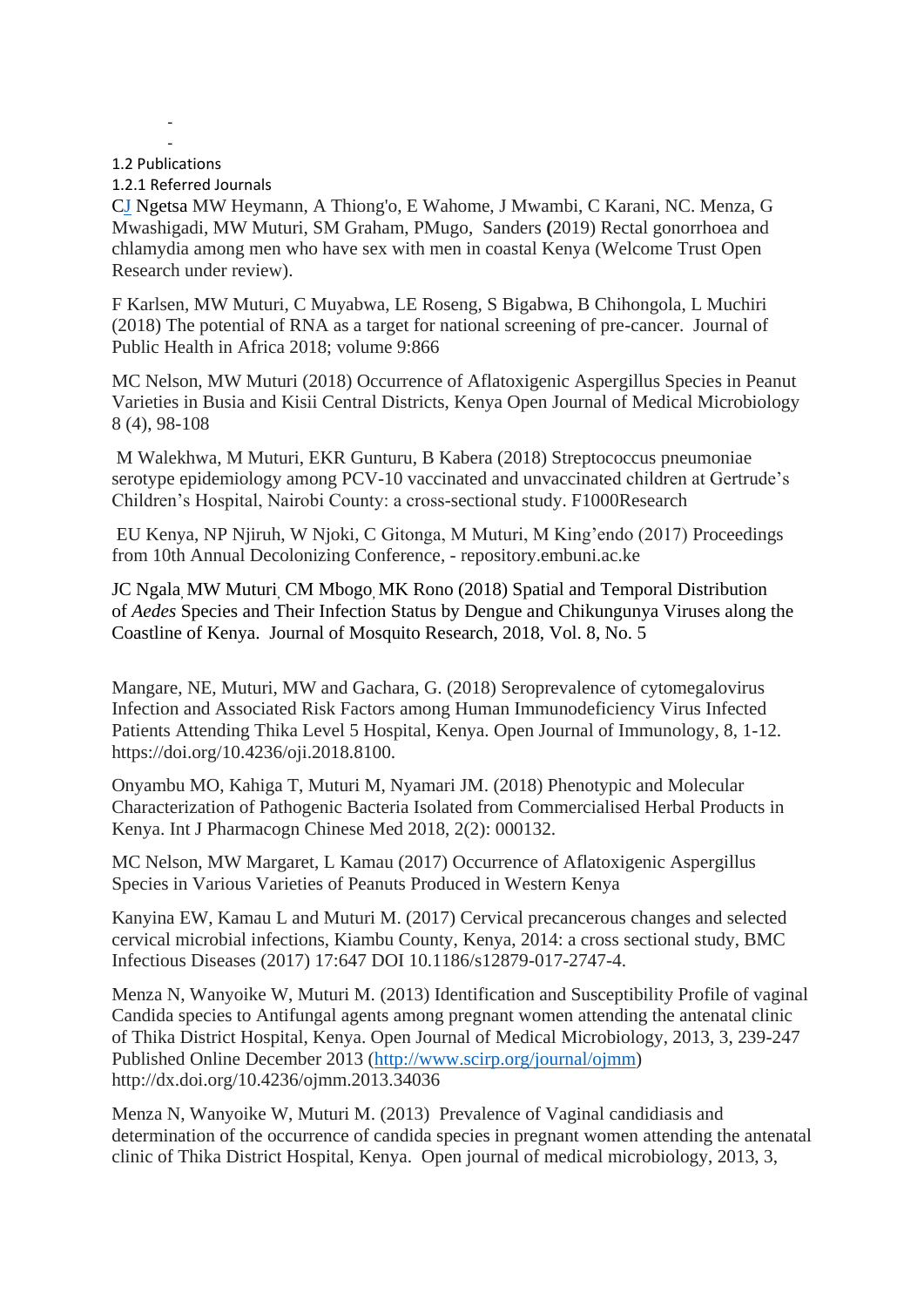264-272 Published Online December 2013 [\(http://www.scirp.org/journal/ojmm\)](http://www.scirp.org/journal/ojmm) http://dx.doi.org/10.4236/ojmm.2013.34040

- 1.2.2 Books and Books Chapters

-

- Immunity to HIV vaccine peptides 2013 Lambert Academic Publishing ISBN 978365 <https://www.lap-publishing.com/>

- 1.2.3 Conference/Workshops/Seminar Papers

1.2.3.1 Conference Papers

-16<sup>th</sup> May 2018 Eighth Meeting of The Open-Ended Working Group for The Preparation of The Fourth Review Conference (OEWG-RC) of CWC on 16 May 2018, The Hague, The Netherlands. "What should the Fourth Review Conference seek to address as a matter of priority? What should be the priority areas for the OPCW in the next five years and why?  $-31$ <sup>st</sup> Nov to 4<sup>th</sup> December 2015, The 20th conference of states parties held in The Hague, The Netherlands.

25- 26, February 2014, Identification of effective practices to implement UNSCR 1540: next steps New Delhi, India [http://www.idsa.in/system/files/UNSCR1540\\_mmuturi.pdf](http://www.idsa.in/system/files/UNSCR1540_mmuturi.pdf) -6th to 9th Dec, 2011, 'Kenya country report' The seminar of BioWeapons Prevention Project (BWPP) Geneva Switzerland

-28th November to 2nd Dec, 2011 'The future of OPCW in Africa'. The 16th conference of states parties to held in The Hague, The Netherlands.

-11<sup>th</sup> -12<sup>th</sup>, April 2011, Seminar on the OPCW's Contribution to Security and the Nonproliferation of Chemical Weapons, The Hague, The Netherlands.

-December 2011 Participation of Rev Con Discussions for Civil society preparations for the 7th BWC Review Conference 2011 at [www.bwpp.org/revcon reporting requirements.html](http://www.bwpp.org/revcon%20reporting%20requirements.html) -

- 1.2.3.2 Workshops Papers

> - 23-25 July 2019 "Teaching and Training of Synthetic Biology in Kenya" UK-Kenya workshop on Synthetic Biology , ICL London, UK

-2014 July, Facilitating a Training Workshop on adult antiretroviral treatment (ART) at SACDEP, Thika

7<sup>th</sup> and 8<sup>th</sup> February 2014, Facilitating a Training Workshop on New HIV Testing Algorithm at Wajir County Referral Hospital Resource Center, Wajir County.

28<sup>th</sup> February to 4<sup>th</sup> March 2014, Kenyatta University Senior Managers e-learning workshop, North Coast Beach Hotel.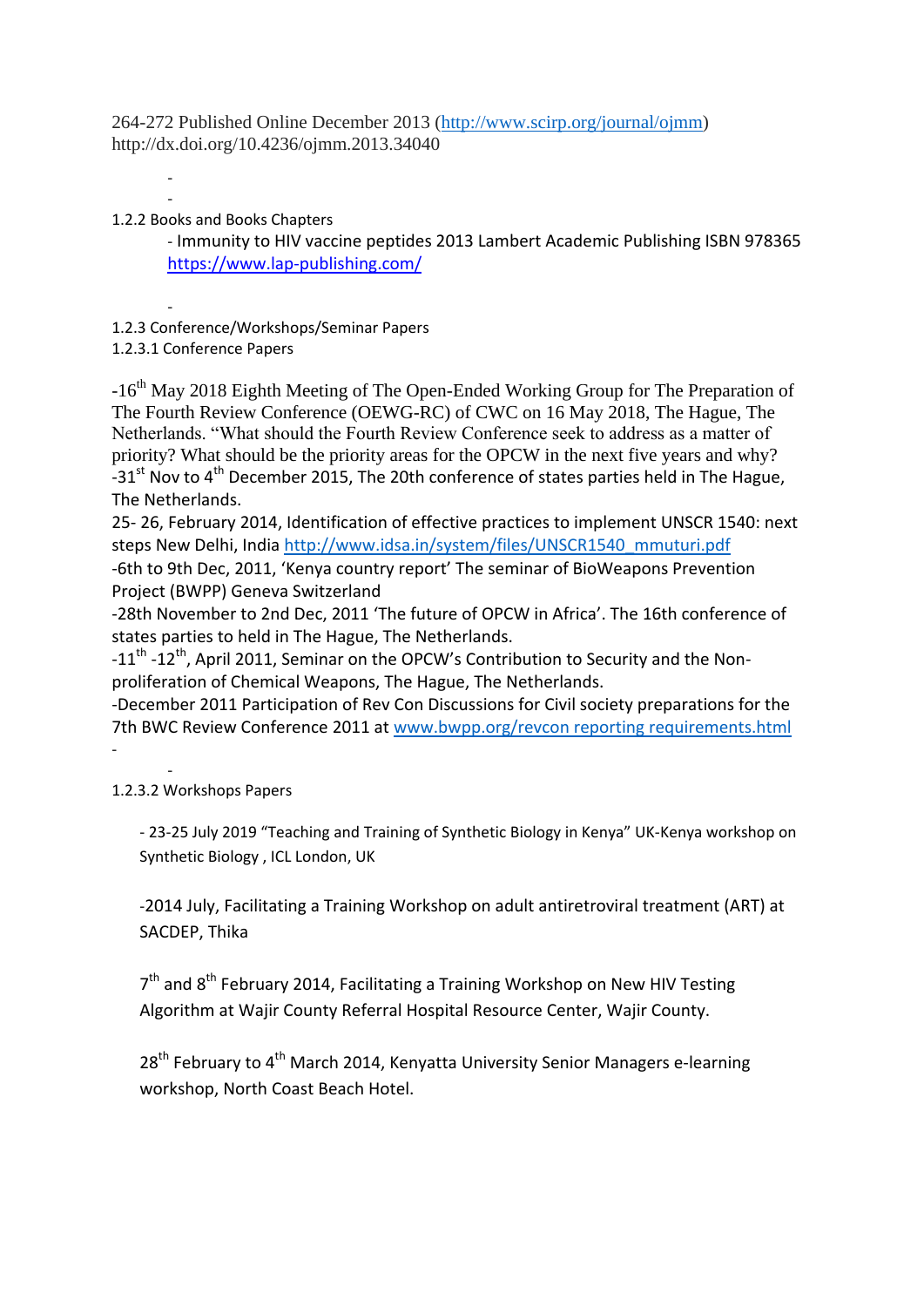25–26, February 2014, United Nations Security Council Resolution 1540 (2004): identification of effective implementation practices by examining UNSCR 1540 (2004) after a decade of its existence, New Delhi, India

2013 26<sup>th</sup> Aug to 5<sup>th</sup> September, Facilitating a Training Workshop on HIV prevention of Mother to Child transmission (PMTCT), Chania Tourist Lodge, Thika.

#### - 1.2.3.3 Seminar Papers

- Onjula R, Ogweno OG**, Muturi M**, Waweru P, Nyagol J, Omonge E. Increased Platelet Expression in HIV Positive Treatment Naïve Patients Does not Correlate with CD4 Count. May 25-29, 2016; 62<sup>nd</sup> Scientific and Standardization Committee (SSC) of International Society in Thrombosis Haemostasis (ISTH), Montpellier, France. The ISTH's conference attendees are usually clinicians and basic scientists with special interests in thrombosis and bleeding disorders among other related blood disorders.

2015, 17th - 18th Sept 15<sup>th</sup> Annual HuQAS Scientific conference at the Institute of Curriculum Development (KICD), Nacece Resource Center Nairobi: Presentation on – "*Scientific Abstract Writing and Developing Good Presentations Practices".*

E. Kenya and M. Muturi (2011). The preparedness for implementation of the chemical weapons convention (CWC) in Kenya Seminar Proceedings 11-12 April 2011, OPCW Headquarters, The Hague.

Muturi et al (2006) Cultured Enzyme linked immunospot assay (Elispot) enhances detection of low HIV-1 specific immune responses in exposed seronegative individual in Kenya. Retrovirology 2006 (suppl: 1) P4 (poster presentation) <https://link.springer.com/article/10.1186/1742-4690-3-S1-P44>

Muturi et al (2005). Recruitment and follow up of High risk HIV negative volunteers in preparation for HIV vaccine trials: Kenyan case. Retrovirology 2005 (suppl: 1) P68 (poster presentation).

## 1.2.5 Student Co-authored Publications

-

MC Nelson, MW Muturi (2018) Occurrence of Aflatoxigenic Aspergillus Species in Peanut Varieties in Busia and Kisii Central Districts, Kenya Open Journal of Medical Microbiology 8 (4), 98-108

M Walekhwa, M Muturi, EKR Gunturu, B Kabera (2018) Streptococcus pneumoniae serotype epidemiology among PCV-10 vaccinated and unvaccinated children at Gertrude's Children's Hospital, Nairobi County: a cross-sectional study. F1000Research

Onyambu MO, Kahiga T, Muturi M, Nyamari JM. (2018) Phenotypic and Molecular Characterization of Pathogenic Bacteria Isolated from Commercialised Herbal Products in Kenya. Int J Pharmacogn Chinese Med 2018, 2(2): 000132.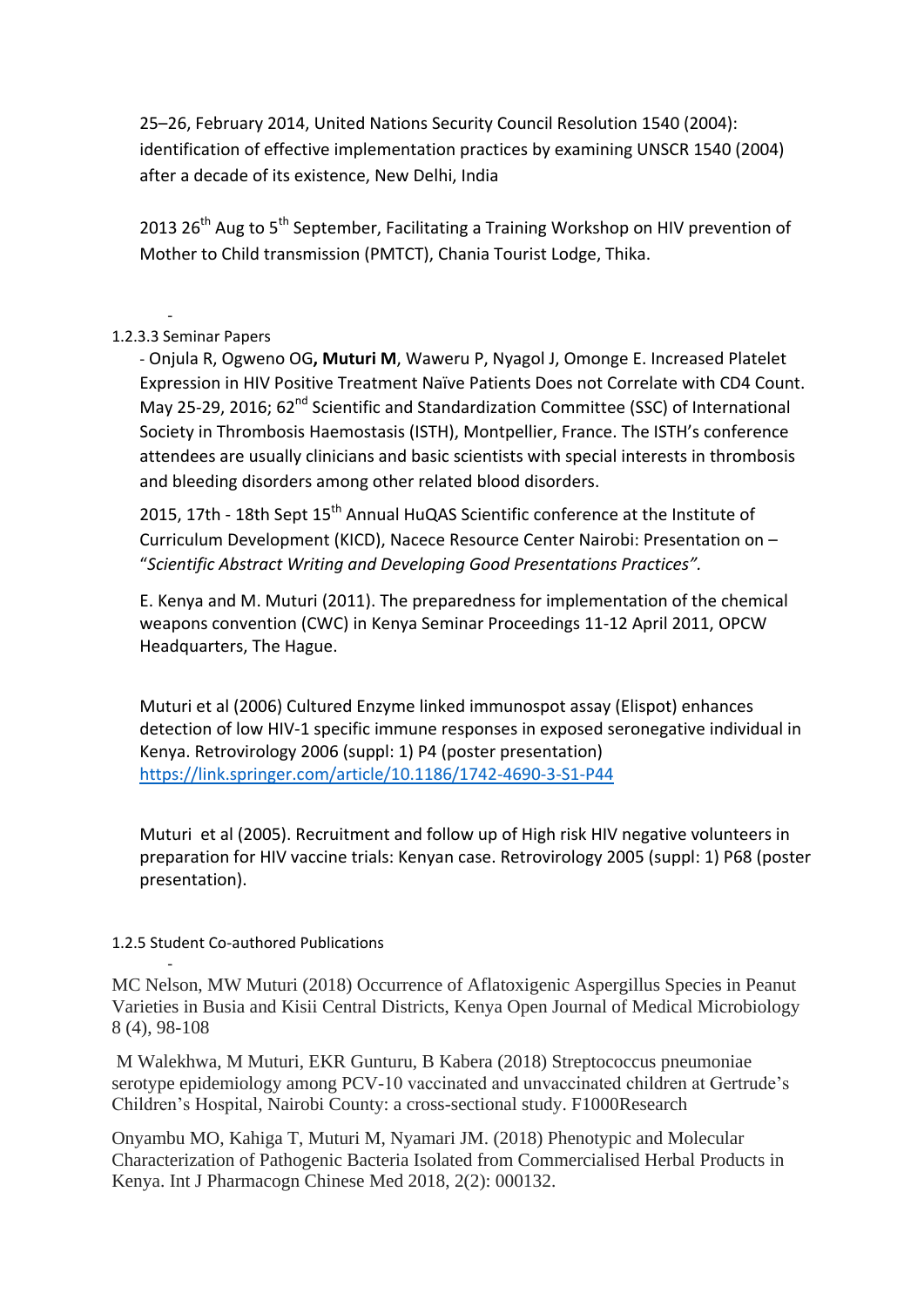MC Nelson, MW Muturi, L Kamau (2017) Occurrence of Aflatoxigenic Aspergillus Species in Various Varieties of Peanuts Produced in Western Kenya

Mangare, NE, Muturi, MW and Gachara, G. (2018) Seroprevalence of cytomegalovirus Infection and Associated Risk Factors among Human Immunodeficiency Virus Infected Patients Attending Thika Level 5 Hospital, Kenya. Open Journal of Immunology, 8, 1-12. https://doi.org/10.4236/oji.2018.8100.

Kanyina EW, Kamau L and Muturi M. (2017) Cervical precancerous changes and selected cervical microbial infections, Kiambu County, Kenya, 2014: a cross sectional study, BMC Infectious Diseases (2017) 17:647 DOI 10.1186/s12879-017-2747-4.

Menza N, Wanyoike W, Muturi M. (2013) Identification and Susceptibility Profile of vaginal Candida species to Antifungal agents among pregnant women attending the antenatal clinic of Thika District Hospital, Kenya. Open Journal of Medical Microbiology, 2013, 3, 239-247 Published Online December 2013 [\(http://www.scirp.org/journal/ojmm\)](http://www.scirp.org/journal/ojmm) http://dx.doi.org/10.4236/ojmm.2013.34036

Menza N, Wanyoike W, Muturi M. (2013) Prevalence of Vaginal candidiasis and determination of the occurrence of candida species in pregnant women attending the antenatal clinic of Thika District Hospital, Kenya. Open journal of medical microbiology, 2013, 3, 264-272 Published Online December 2013 [\(http://www.scirp.org/journal/ojmm\)](http://www.scirp.org/journal/ojmm) http://dx.doi.org/10.4236/ojmm.2013.34040

## 1.2.4 Other Publications

- 1. Kenya Eucharia, Muturi Margaret and Chandre Gould (2012). Assessment of the Capacity of Research and Diagnostic Laboratories in Nairobi, Kenya Report. 70 pages. The first Biosecurity report publication in Kenya.
- 2. BioWeapons Monitor. 2012 [www.bwpp.org/](http://www.bwpp.org/)documents/BWM2012 WEB.pdf ISBN: 978-1-85143-270-7
- 3. BioWeapon Monitor, 2011 [www.bwpp.org/documents/BWM 2011 WEB.pdf](http://www.bwpp.org/documents/BWM%202011%20WEB.pdf) ISBN: 978-3-00-036561-4
- 4. BioWeapons Monitor 2010 [www.bwpp.org/documents/BWM 2010 WEB.pdf](http://www.bwpp.org/documents/BWM%202010%20WEB.pdf) ISBN: 978-3-00-033182-4
- 1.3 Research
	- -

-

- 1.4 Funded Projects
	- **1.** 2015-2016: National, Science, Technology and Innovation Research grant NACOSTI/RCD//ST&I 6<sup>th</sup> CALL PhD/086: Determination of HPV variants associated with cervical intraepithelial neoplasia among HIV positive women in Eastern Kenya. Njue Kinoti James, Margaret Muturi. Ksh **1,165,665.**
	- **2.** 2014-2015: Science, Technology and Innovation Research grant NACOSTI/RCD//ST&I 5<sup>th</sup> CALL Ms.c/171: Determination of prostate cancer prevalence, cytokine profile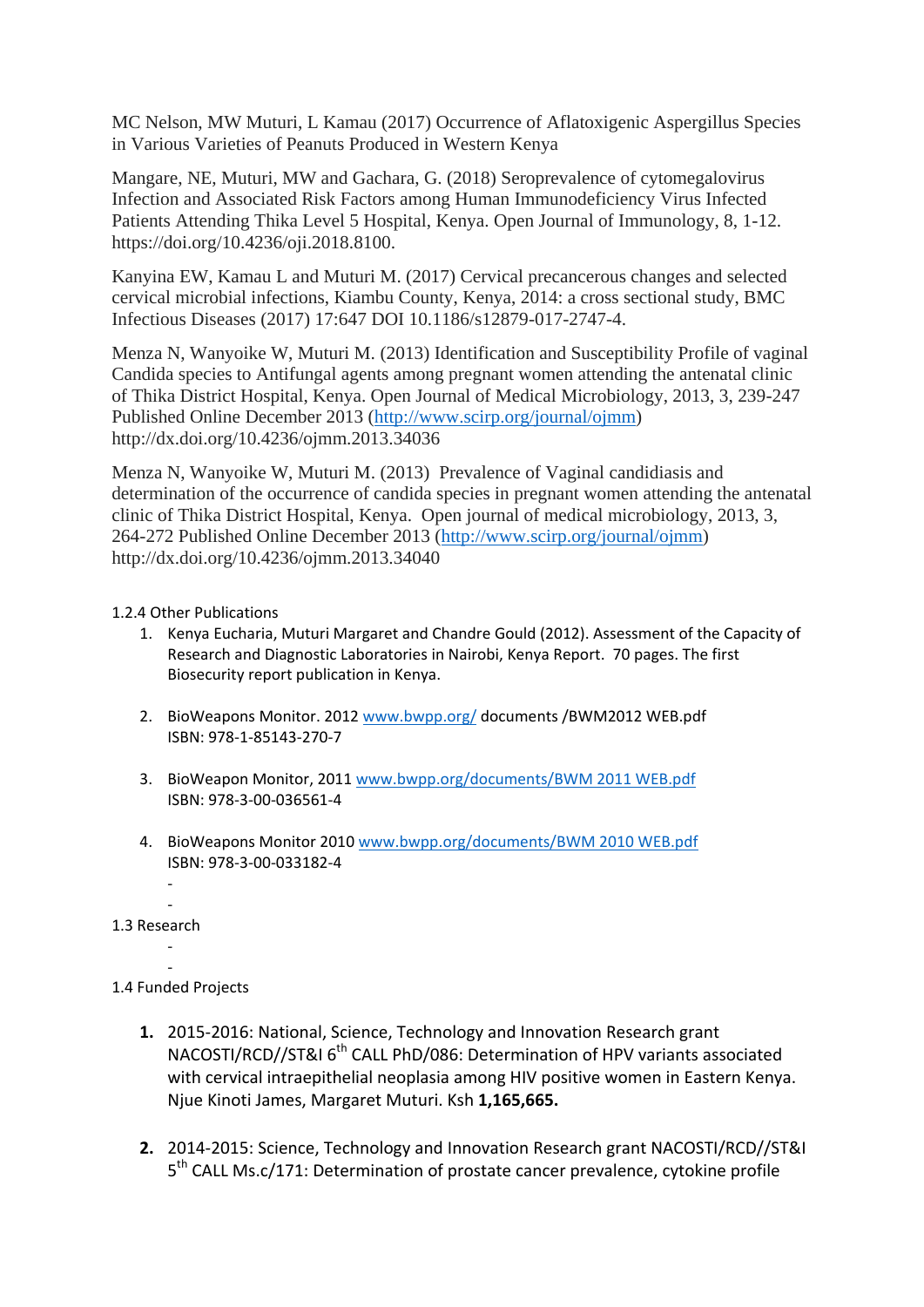and PSA levels in prostate cancer patients at KNH. Liza Kiende (Student) Margaret Muturi and Minda Okemwa Ksh. **199700.**

- **3.** 2012-2013: National Council for Science and Technology NCST/ST&I/RCD/4<sup>th</sup> CALL MSc/036: Morbidity Assessment and characterization of Flea species responsible for Tungiasis in Kisumu County, Kenya. Andrew Aballa (MSc student), Margaret Muturi, Ngethe Muhoho, and Peter S. Odada. **Ksh 199,862.**
- **4.** 2011 2012: World Health Organization, GAR Grant No.200370707: An Audit and Assessment of Research & Diagnostic Laboratories in Nairobi and its surroundings. Margaret Muturi and Eucharia Kenya. **USD 31,731**.
- 1.5 Conferenced/Workshops/Seminars Attended
- 1.5.1 Conferences Attended
- 1.5.1 Workshops Attended

-

- -2019 22<sup>nd</sup> -24<sup>th</sup> July Resource Mobilization training workshop, school of monetary Studies Nairobi.
- 2019 17th July Training Workshop on Collaboration Kenyatta University Conference Hall, KU
- 2019 One day Training of trainers workshop for staff mentors and growing leaders Facilitators held at BSSC, Kenyatta University.
- 2018 22<sup>nd</sup> to 25<sup>th</sup> May HRH Kenya Mechanism Lead and Satellite institution curriculum update workshop held at Hotel Cathy, Nakuru.
- 2018  $5<sup>th</sup>$  to 10<sup>th</sup> March USAID/HRH Kenya Master of Trainers Mentorship workshop held at Merica Hotel Nakuru.
- Scientists' media communications training workshop 21st to 22nd October 2015 at Royal Orchid Azure Hotel, Nairobi
- 2017, 30-31<sup>st</sup> May Human Resource for Health Inter-County Stakeholders Coordination Forum for Nairobi Metropolitan Cluster at Machakos.
- 2017 27th March -31st March Workshop to develop standards and accreditation checklist for models centres of learning (centres of excellence & practicum sites to meet requirements for teaching HIV, FP/RMNCAH), Maanzoni, Machakos County.
- 2015,  $31^{st}$  Nov-5<sup>th</sup> Dec, Plenary statement to the 20th Session of The Conference of the States Parties to The Chemical Weapons Convention, The Hague, The Netherlands.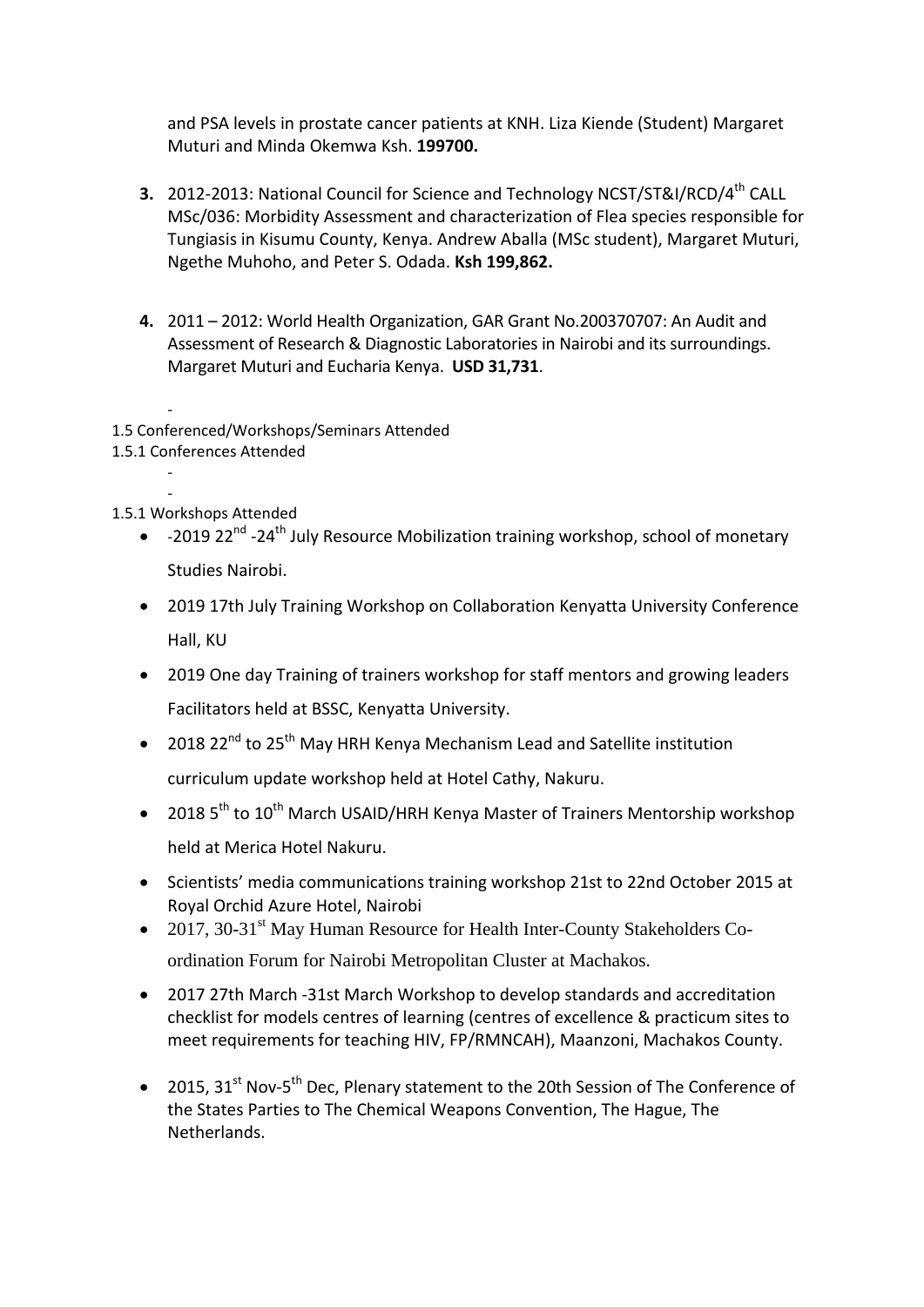- 2015, 17th 18th Sept 15<sup>th</sup> Annual HuQAS Scientific conference at the Institute of Curriculum Development (KICD), Nacece Resource Center Nairobi: Presentation on - *Scientific Abstract Writing and Developing Good Presentations Practices.*
- 2014  $16^{\text{th}}$  -18<sup>th</sup> Sept Completed a workshop in scientific writing, grant application and public Science communication, supported by WHO and hosted by the University of Nairobi.
- 2014 July, Facilitating a Training Workshop on adult antiretroviral treatment (ART) at SACDEP, Thika
- 2014  $7<sup>th</sup>$  and  $8<sup>th</sup>$  February, Facilitating a Training Workshop on New HIV Testing Algorithm at Wajir County Referral Hospital Resource Center, Wajir County.
- 28<sup>th</sup> February to 4<sup>th</sup> March 2014, Kenyatta University Senior managers e-learning workshop, North Coast Beach Hotel.
- 25–26, February 2014, United Nations Security Council Resolution 1540 (2004): identification of effective implementation practices by examining UNSCR 1540 (2004) after a decade of its existence, New Delhi, India
- 2013  $26^{th}$  Aug to  $5^{th}$  September, Facilitating a Training Workshop on hiv prevention of Mother to Child transmission, Chania Tourist Lodge, Thika.
- 19 April, 2013 The Third Review Conference of the States Parties of the Chemical Weapons Convention held from 8-19 April, 2013, World Forum Convention Centre, The Hague.
- 8-10 Jan, 2013 Attended the United Nations Security Council Resolution (UNSCR) 1540 Civil Society Forum–Opportunities for engagement Vienna Austria.
- 28-31 August, 2012 PACE training in innovative teaching and Clinical mentorship workshop.
- 22<sup>nd</sup> August, 2012 Facilitation of a Biosafety Sensitization Workshop organized by KUIBC at Kenyatta University.
- April 28-30, 2010 Attended a workshop on establishment of Malaria Reference Laboratory for Division of Malaria Control (DOMC) in Kenya, Nakuru, Kenya, Attended African Regional UNSCR1540 workshop on Biosafety and Biosecurity, United Nations HQ NRB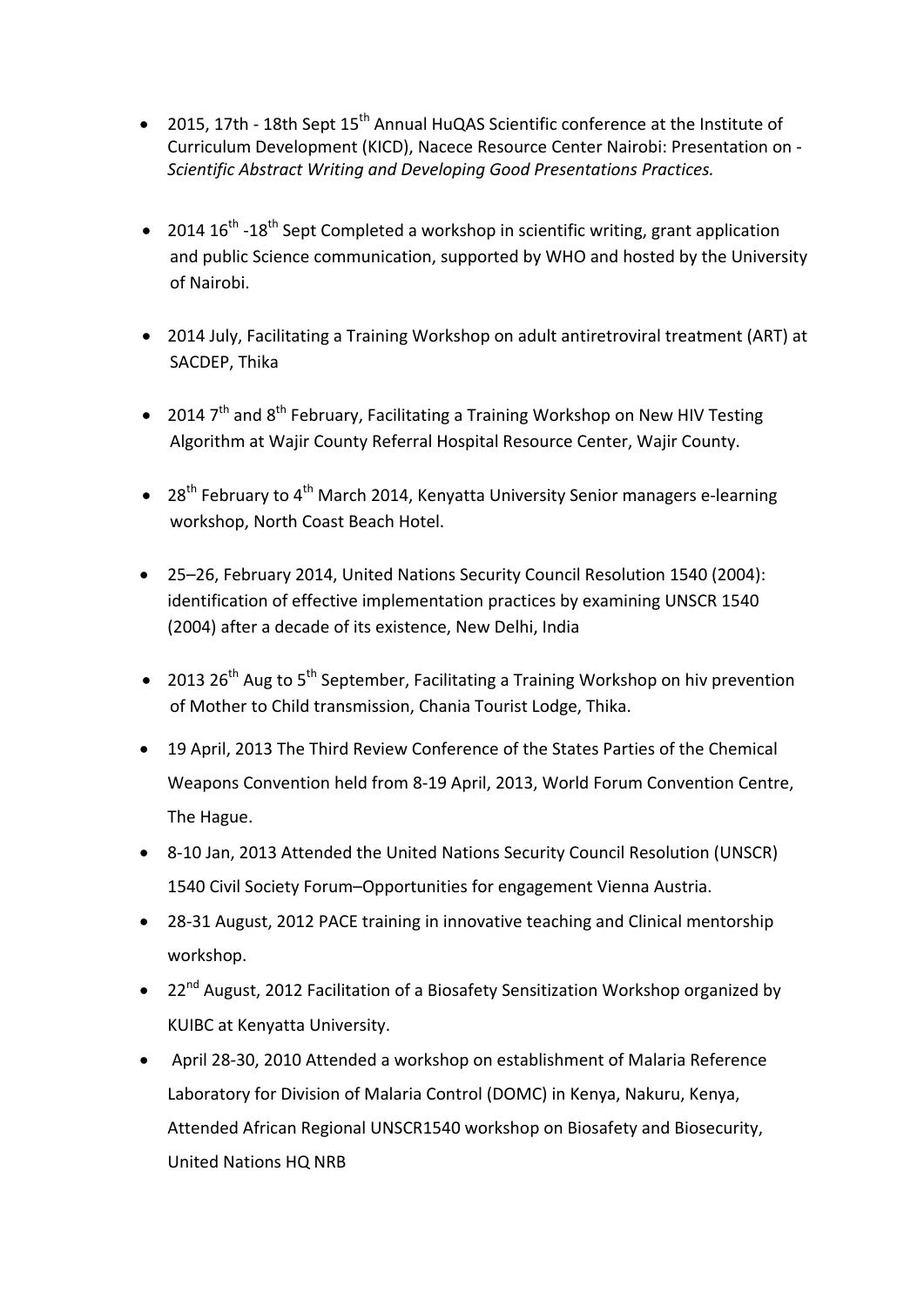- Feb 2-4, 2010. Attended the Development Partners in Higher Education (DelPHE) project inception workshop 2nd – 3rd March 2009, Kenyatta University.
- May 28-30, 2008 Attended Regional Biosecurity Workshop Johannesburg, South Africa,

- 1.5.1 Seminars Attended

- 1.6 Supervision of Postgraduate Students
- 1.6.1 Masters

-

1.6.1.1 COMPLETED

- 1. Chengo Nelson Menza, I56/10808/08, "Prevalence of vaginal candidiasis and susceptibility profile of Candida species to antifungal agents in pregnant women in Thika, Kenya.**"**
- 2. Matonge Paul, I56/CE/10718/06, "Determining the occurrence of concurrent parasite infections (polyparasitism) in the communities living in Bomani and Mwagundu villages of Musabweni location of Coast Province."
- 3. Erolls Cheruiyot Sigei, P57/20964/2010, "Antifungal activities of camellia sinesis (Kenyan tea) crude extract on selected pathogenic and mycotoxic fungi."
- 4. Nyangahu David Donald, P150/21567/2010 "The role of Schistosoma mansoni eggs in immune protection against Plasmodium berghei infected Mice."
- 5. Arther Brown, 150F/21359/2010" Evaluating measles vaccine induced immunity in two categories of vaccinated children: Nine months and five years old in Nairobi."
- 6. Susan Nyawira Nyagah "Evaluation of serological tests against immunoflourescence microscopy and the prevalence of Human Brucellosis in Kiambu and Narok counties, Kenya".
- 7. Andrew Aballa, "Morbidity Assessment and characterization of Flea species responsible for Tungiasis in Kisumu County, Kenya."
- 8. Evalyne Kanyina, P57/13128/2009 "Cervical intraepithelial neoplasia and cervical microbial infection in family health option Kenya; a cross sectional study in Thika clinic".
- 9. Liza Kiende Mwirigi, P150/21492/2012 "Prevalence of prostate cancer: cytokine profile and prostate specific antigen levels in different stages of prostate cancer at Kenyatta National Hospital".
- 10. Cosmas Bal Muyambwa, P150F/24677/2011 "Evaluation of the sensitivity of E6 and E7 mRNAbased on cervical cancer screening in Kenya".
- 11. Michael Waklehwa Nyongesa, "Determination of serum IgG and IgA concentration as indicators of immunogenicity among infants immunized against pneumococcal disease with pcv-10 at Mbagathi District Hospital."
- 12. Rael Awuor Onjula P150/23008/2013 "Determination of platelet function in adult HIV-1 patients at Kenyatta National Hospital, Nairobi County".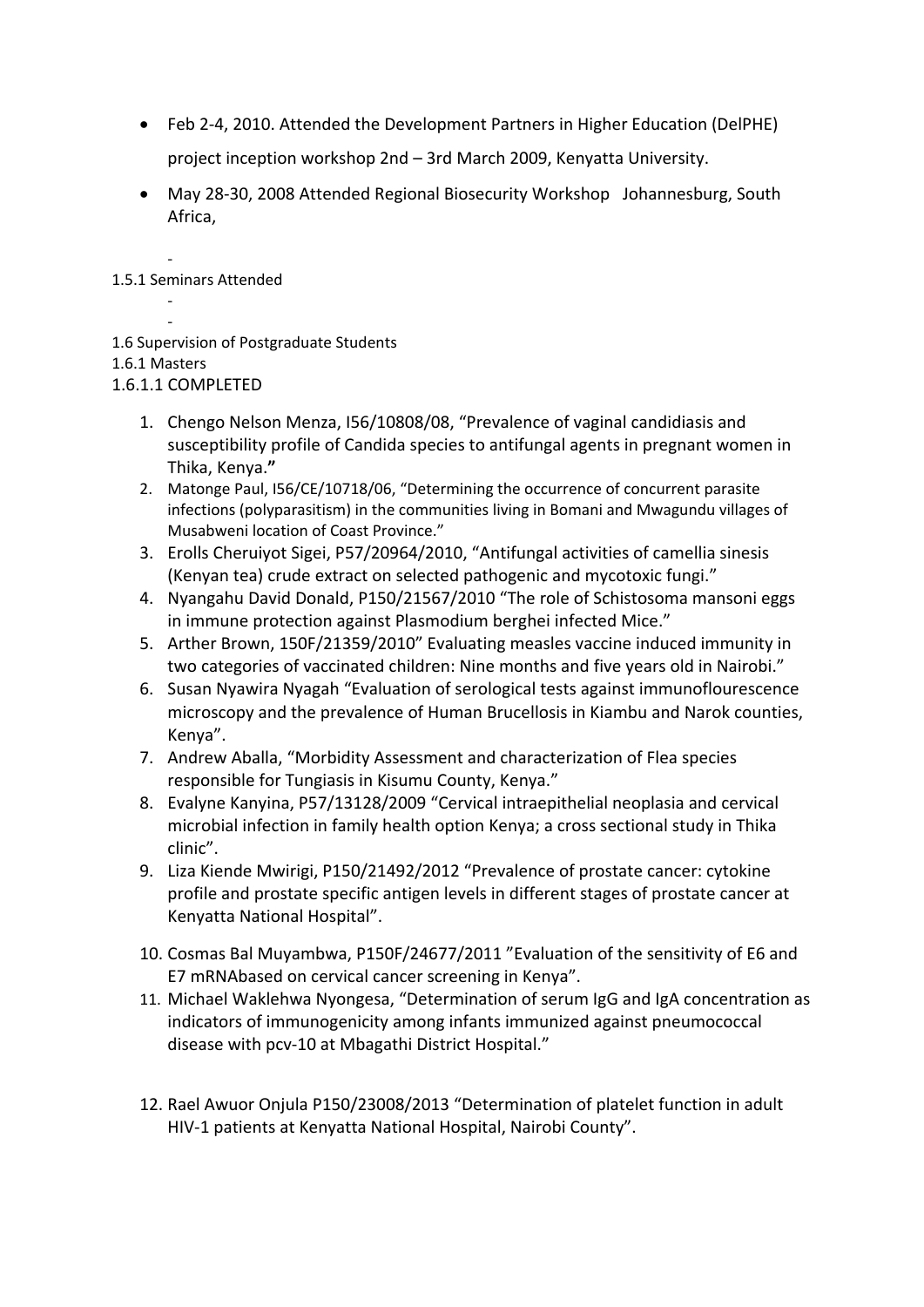- 13. Stephen M. Mwalimu, P150/CE/32905/2012 "To determine the cellular expression of integrins and ICAM – 1 in the placenta and retention of anti -malaria effector cells in the intervillous space".
- 14. Edward Mangare Nchagua P150/CE/24316/2013 "incidence of cytomegalovirus infection and associated risk factors among HIV infected patients at Mbagathi District Hospital Kenya".
- 15. Lameck Nyangena Ontweka, P150/CE/23140/2012 "Determination of common septicemic bacteria in HIV infected children and their antibiotic susceptibility".
- 16. David Kipkemoi Kiyeng "Seroprevalence of the main transfusion–associated viral infections and Syphilis among blood donors in North Rift Region, Kenya".

# **8.2.2 ON GOING**

## **8.2.2. 1 Defended successfully**

17. Oriedo Zebedee Ezekiel, I56/10109/08,"Comparing performance of malaria rapid diagnostic tests at health facilities and at community level in Siaya County, Western kenya"

# **8.2.2.3 Submitted for examination**

18. Grace Ndathi P150/21898/2012 "Determination of rubella prevalence in pregnant women and CRS in new born infants at Kerugoya level 5 hospital, Kirinyaga counrty".

## **8.2.2.4 Writing up**

19. Godfrey Adongo Ogulla, P150/CE/23906/2012-2013 "Comparative analysis of blood cellular components of haemoglobin genotype aa and as in children with malaria and bacteremia co-morbidity".

## 8.2.2.5 **Collecting data**

- 20. Nicholas Kipkoech Mutai P150/25915/2013 "Determination of sero prevalence of rubella antibodies among children attending Nakuru provincial general hospital".
- 21. Raphael Kalama Nella P/150/CE/27933/2013, "To evaluating cd4 stabilization tubes used for storage of cd4 in HIV positive blood samples in Kilifi County Referral Hospital, Kenya".

#### - **1.6.2 Ph. D** 1.6.2.1- **COMPLETED 2018**

1. Amos Lewa Mwavita, I84/10953/07, "The safety and efficacy of Herbal formulations used for management of HIV and AIDS in Coast province"

**2015**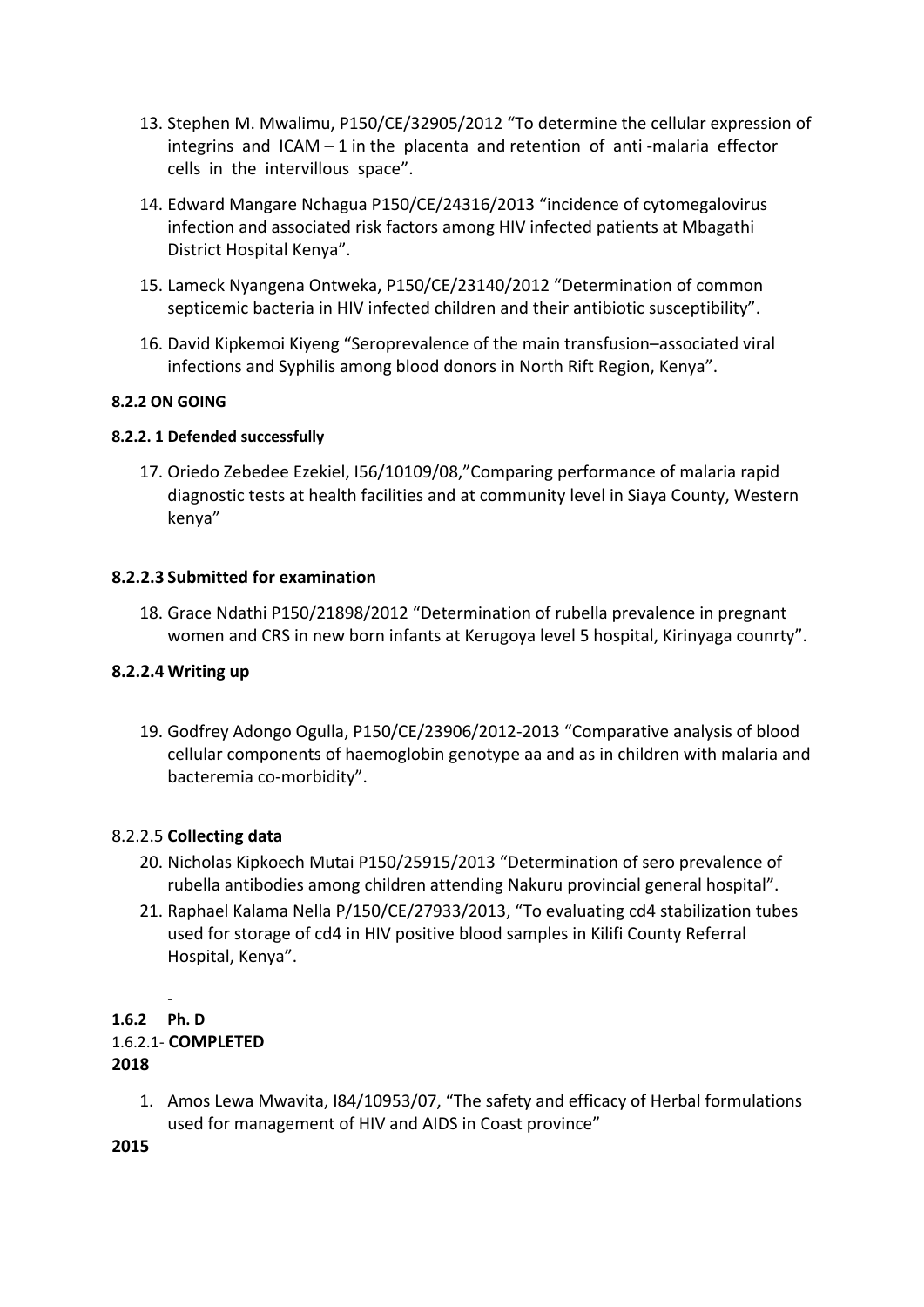2. 2015 Nelson Menza, P97/2041/2012, "Characterization of aflatoxins on peanuts and determination of the incidence of aflatoxin induced hepatocellular carcinorma in Busia and Kisii districts, Kenya".

# **2013**

3. 2013 Washington Ouma Arodi, P97/12741/09, "Production and characterization of specific antibodies to bovine interleukin 5 and 6 and their use in the development of sensitive Elisa"

# **1.6.2.2 ONGOING**

# **1.6.2.2.1 Defended thesis**

- 4. Ngala Chome JonathanP97/31184/2015 "Arboviral load and phylogenetic analysis in *aedes* mosquitoes: vectors for dengue and chikungunya viruses**".**
- 5. Michael Waklehwa Nyongesa, "Evaluation of Streptococcus Pneumoniae Serotype epidemiology, anti-microbial resistance and serum antibody level among PCV-10 vaccinated infants in Nairobi County".

# **1.6.2.2.2 Collecting data**

6. Njue James Kinoti, P97/28711/2013 "To determine the association between Human Papilloma Virus (HPV) types and risk factors with cervical abnormalities among HIVpositive women in Eastern Kenya".

- 1.7 Professional/Consultancy (Editor/Peer review in journals, Networks/Collaborations, External Examiner, Patents)

-

-

1.8 Community Service and Other Engagements

-2016- Vice Chairman Board of Management, Kihumbu Secondary School, Nyandarua County.

-2015 to date Chairlady of Frontier Mission Board Worldwide Gospel Church-Utawala -2013-2016 Board of Management, Kihumbu Secondary School, Nyandarua County. -2010-2015 Chairlady of Women Council at Worldwide Gospel Church Embakasi North presbytery.

-2010-2012 Member of CDF Murungaru Ward, Nyandarua County.

#### - 1.9 Affiliation of Professional Bodies

Immunology Society of Kenya (ISK)

Africa Women in Science and Engineering

Chemical Weapon Convention Coalition (CWCC)

Organization for Women in Science for the Developing World

African women in Biosciences

African Association of Advancements in Synthetic Biology